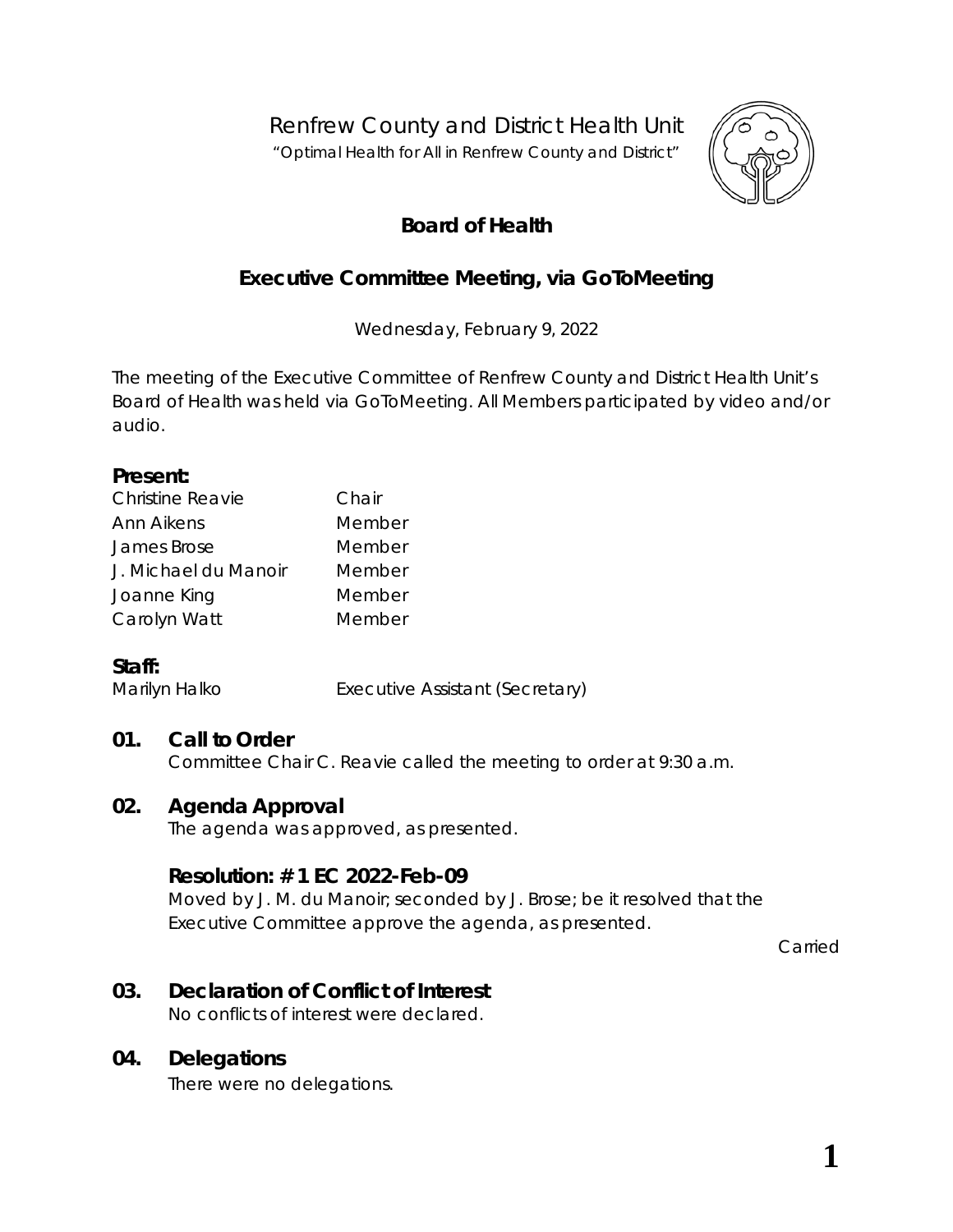### **05. Minutes of Previous Meeting (Approval)**

a. The meeting minutes were approved for Wednesday, October 6, 2021.

#### **Resolution: # 2 EC 2022-Feb-09**

Moved by C. Watt; seconded by J. M. du Manoir; be it resolved that the Executive Committee approve the meeting minutes for Wednesday, October 6, 2021, as presented.

Carried

#### **06. Business Arising**

a. Action List—Regular BoH—2022-Jan-25 The Committee reviewed the *[Action List](https://www.rcdhu.com/wp-content/uploads/2022/03/06.-a.-Action-List-from-the-Regular-Board-Meeting-2022-Jan-25.pdf)*.

| Date        | Section of<br>Agenda/<br><b>Referral to</b> | Item                                                                                                                                                               |
|-------------|---------------------------------------------|--------------------------------------------------------------------------------------------------------------------------------------------------------------------|
| 2021-Feb-11 | Executive<br>Committee                      | Monitor Determinants of Health:<br>Guaranteed basic income<br>Paid sick leave<br>$\bullet$<br>Housing<br>Access to a primary care provider in<br>$\bullet$<br>RC&D |
| 2021-Feb-11 | Executive<br>Committee                      | $\bullet$ Continue to monitor the lessons<br>learned during the COVD-19<br>pandemic<br>Preparing for the next one                                                  |

#### **Parking Lot**

The Committee discussed inviting the County of Renfrew's Director of Community Services to speak to the Board at the May or June 2022 Regular Board Meeting.

#### **07. Correspondence**

There was no correspondence.

#### **08. Staff Reports**

There were no Staff reports.

#### **09. Board Committee Reports**

There were no Board committee reports.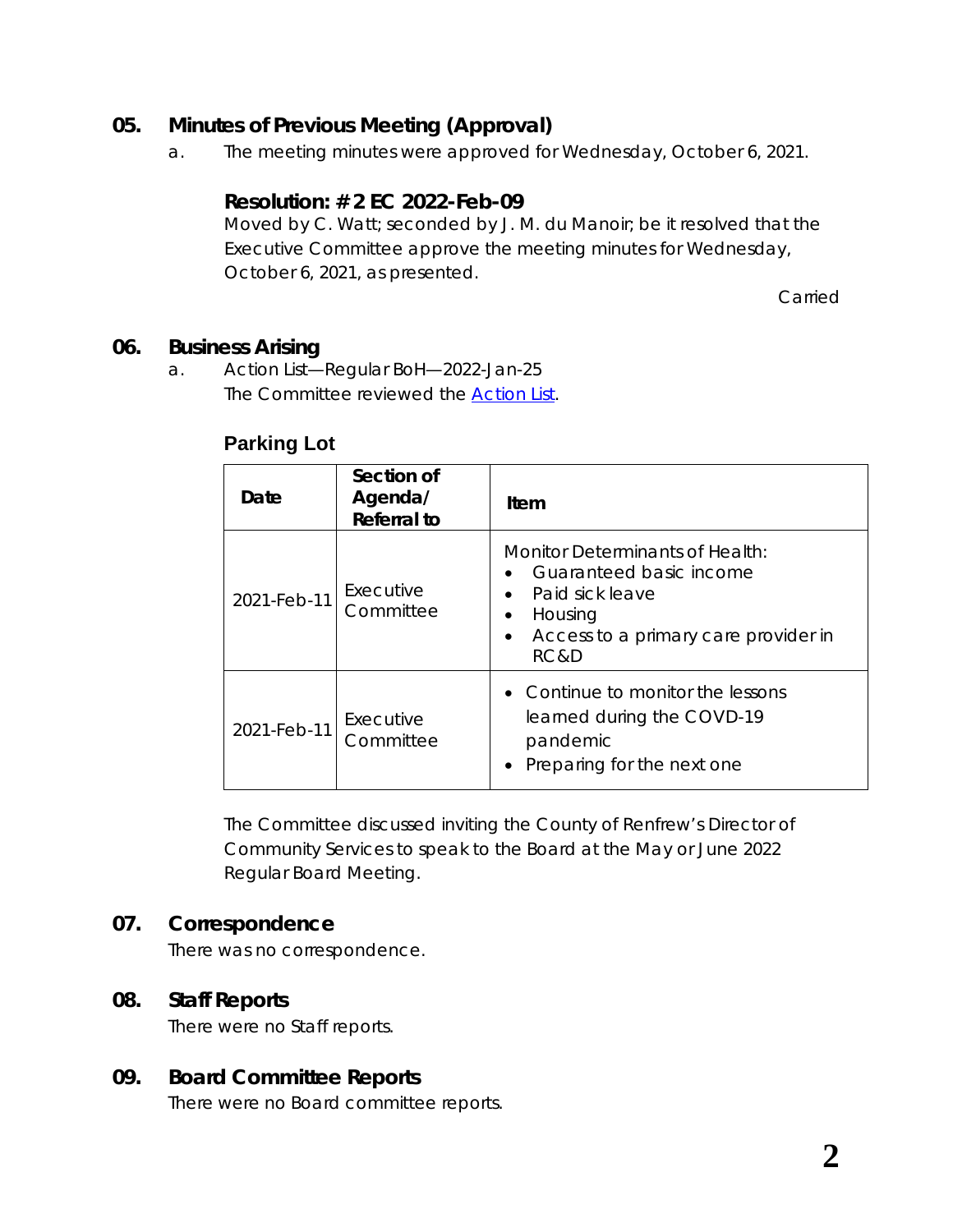#### **10. By-Laws**

There were no by-laws.

#### **11. New Business**

- a. Terms of Reference
	- i. [Executive Committee](https://www.rcdhu.com/wp-content/uploads/2022/03/WORKING-COPY-1-Executive-Committee-Terms-of-Reference-2022-Jan-21.pdf)
	- ii. [Governance Committee](https://www.rcdhu.com/wp-content/uploads/2022/03/WORKING-COPY-1-Governance-Committee-Terms-of-Reference-2022-Jan-20.pdf)
	- iii. [Resources Committee](https://www.rcdhu.com/wp-content/uploads/2022/03/WORKING-COPY-1-Resources-Committee-Terms-of-Reference-2022-Jan-20.pdf)
	- iv. [Stakeholder Relations Committee](https://www.rcdhu.com/wp-content/uploads/2022/03/WORKING-COPY-1-Stakeholder-Relations-Committee-Terms-of-Reference-2022-Jan-20.pdf)
	- v. [Striking Committee](https://www.rcdhu.com/wp-content/uploads/2022/03/WORKING-COPY-1-Striking-Committee-Terms-of-Reference-2022-Jan-20.pdf)

The Executive Committee collaboratively reviewed, discussed and reached broad agreement on the need for a standardized format across the Terms of Reference where possible. The Terms of Reference are to be included as part of the Procedural By-Law 2018-02 revisions.

Individual chairs and committees will review responsibilities and provide feedback to the Governance Committee.

Based on Executive Committee discussion, the Governance Committee will draft consistent sections of the Terms of Reference and will await individual Committee feedback before proceeding.

#### **12. Notice of Motion**

There was no notice of motion.

## **13. Closed**

There was no closed meeting.

## **14. Date of Next Meeting**

The next Executive Committee meeting will be held on Wednesday, April 6, 2022.

#### **15. Adjournment**

#### **Resolution: # 3 EC 2022-Feb-09**

Moved by J. King; seconded by C. Watt; be it resolved that the Executive Committee meeting be adjourned at 10:53 a.m.

Carried